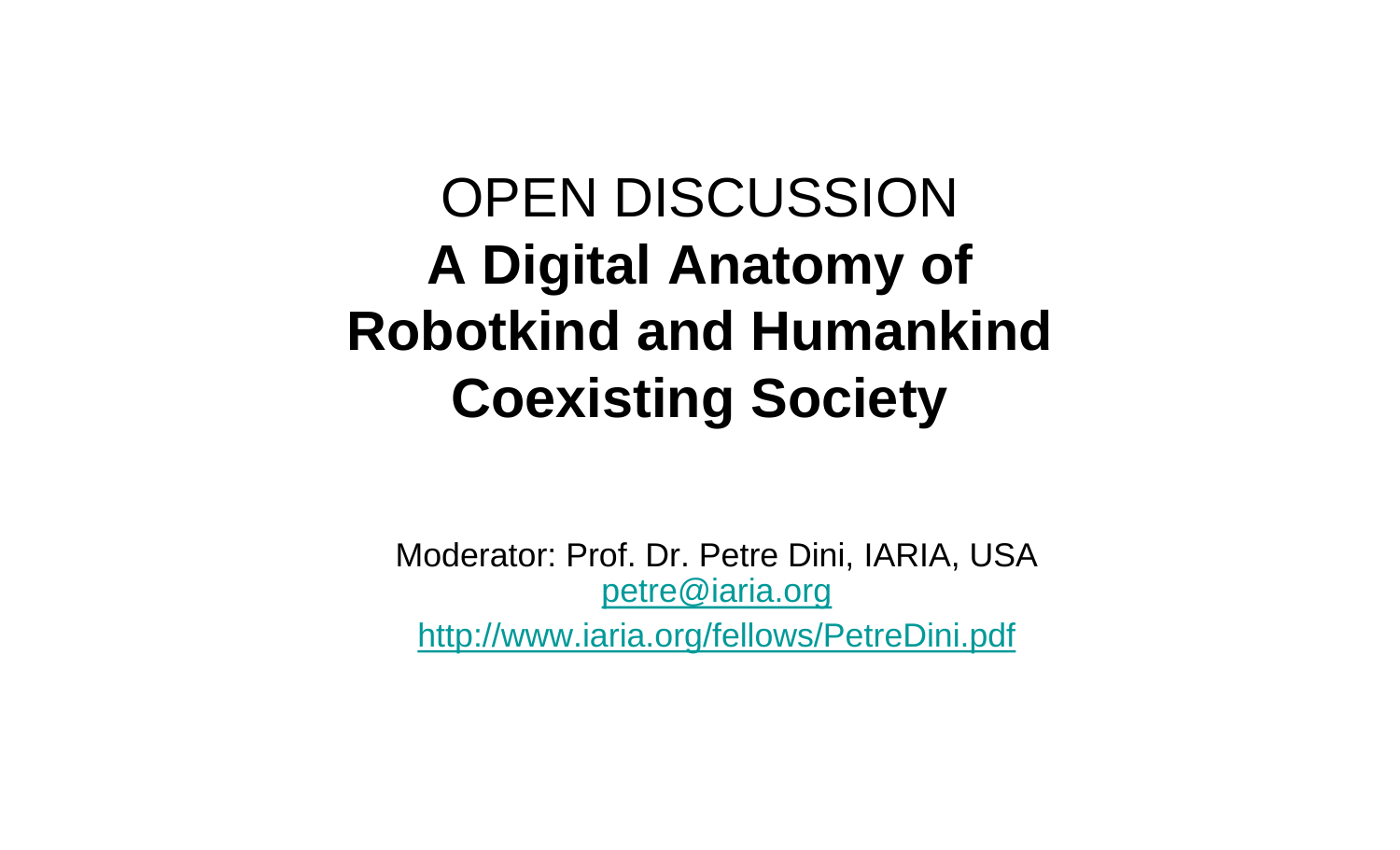#### Petre

- (partially) retired | (mostly) volunteering | enjoying (affordable) traveling
- Past topics: mathematics, VLSI, formal languages, protocol V&V, realtime embedded systems, nomadic code, active routing, software arch, (AT&T) IMS, (Cisco) IOS, Fault Mgr, Performance Mgr, …Data, Learning,….
- Academics: U de Montreal, Concordia U, McGill U | (AT&T) Stanford, (Cisco) Berkeley, China Space Agency Center - Beijing | Cisco-IBM Coop Dir., AT&T-Cisco Coop. Dir.
- Industrial/research: BNR (Nortel R&D), CRIM (R&D), AT&T, Cisco Systems, Inc.
- Salient: 19 US Cisco patents, (co)supervisor: 38 Master&PhD
- Current hobbies: self-x, systems/apps adaptation, conflicts in decision policies, crowd-in-the-middle, reflective architectures, new trends in software development (apps)
- Open: how can a piece of software can realize by itself (or by any other means) that a copy of that piece was (? illegally) made somewhere [see CLOUD]
- Still learning ...from you!
- Yet, playing: 4 grandkids, my neighbors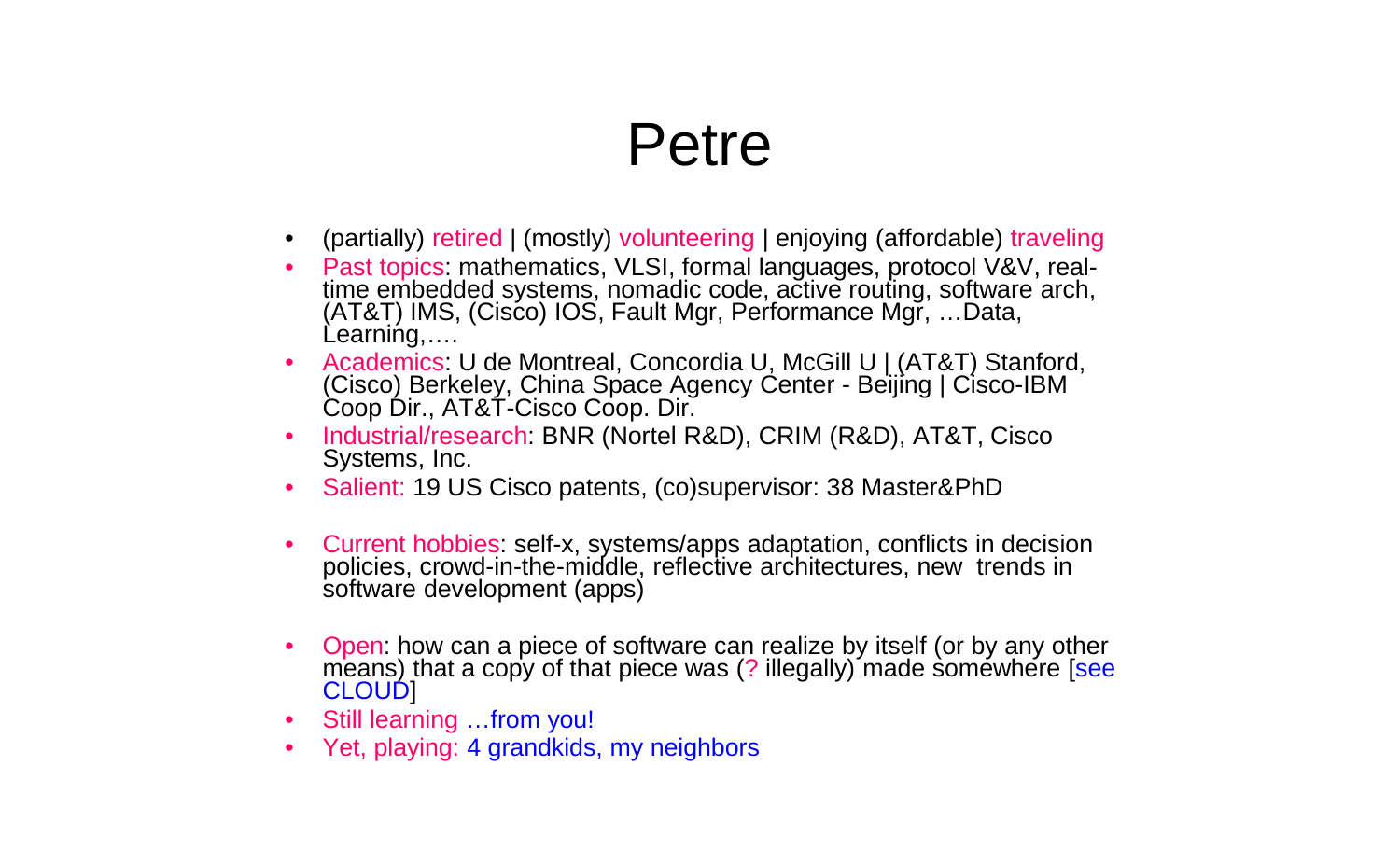# Keywords Invasion

- Machine Learning
- Deep Learning (Neuronal Networks, Sandwitch, etc.)
- Data Visualization (Uni-, Multi-variables, Links)
- Semantic Gap/Semantic Matching
- Ontologies/Taxonomies
- Prediction/Intuition/Data Analytics/Data Science
- Advanced Artificial Intelligence
- Accelerated Deep Learning/Deep Thinking
- Data Orchestration (open data, data sets, visible/hidden links)
- $\rightarrow$
- Brain-Like computing (*neuromorphic computing* mimics the brain's structure)
- Intelligent-Analysis-as-a-Service
- Prediction-as-a-Service
- Data Science
- Cognitive
- Robots-at -large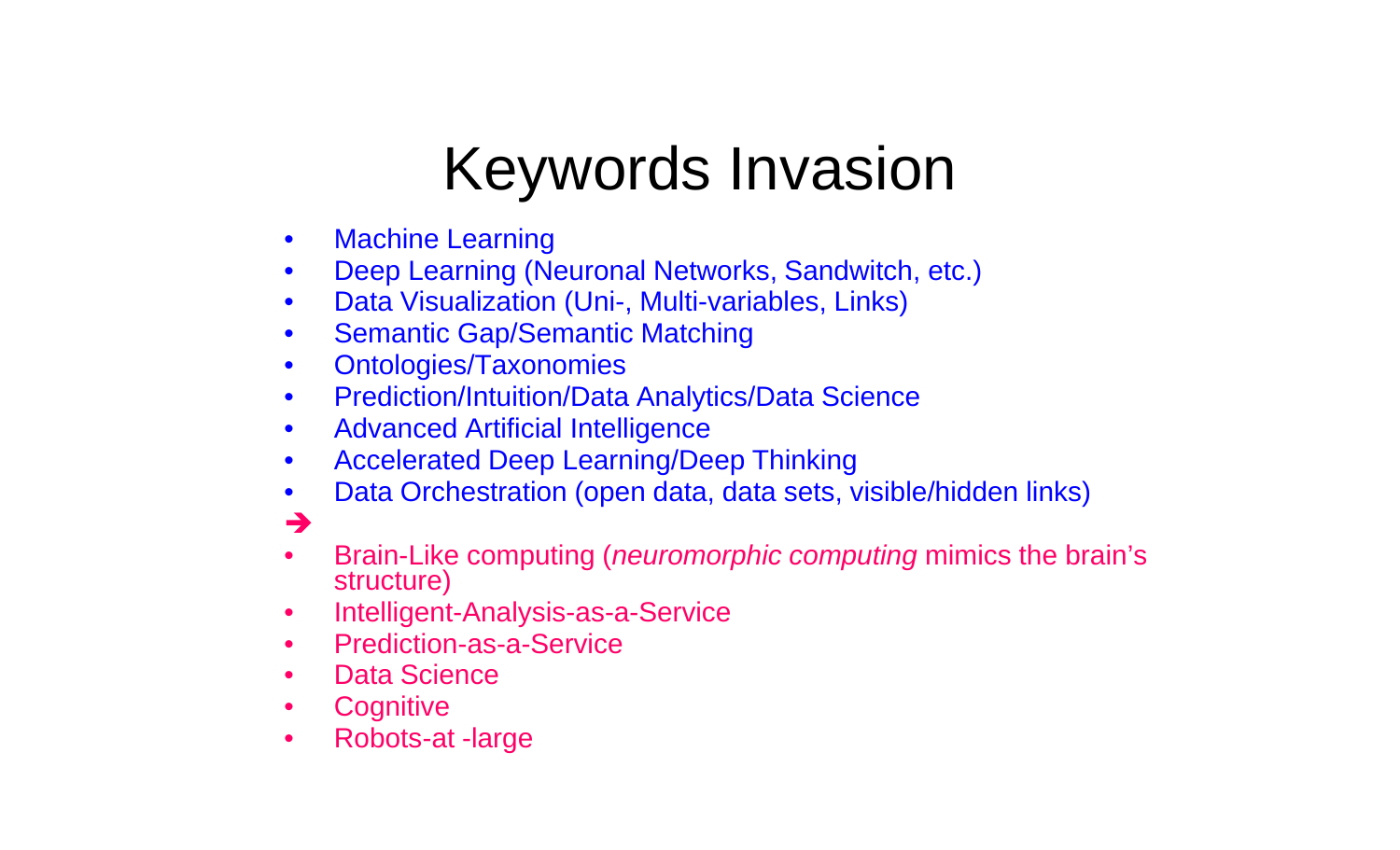# Preamble

- Data
- Machine Learning
- Cognitive X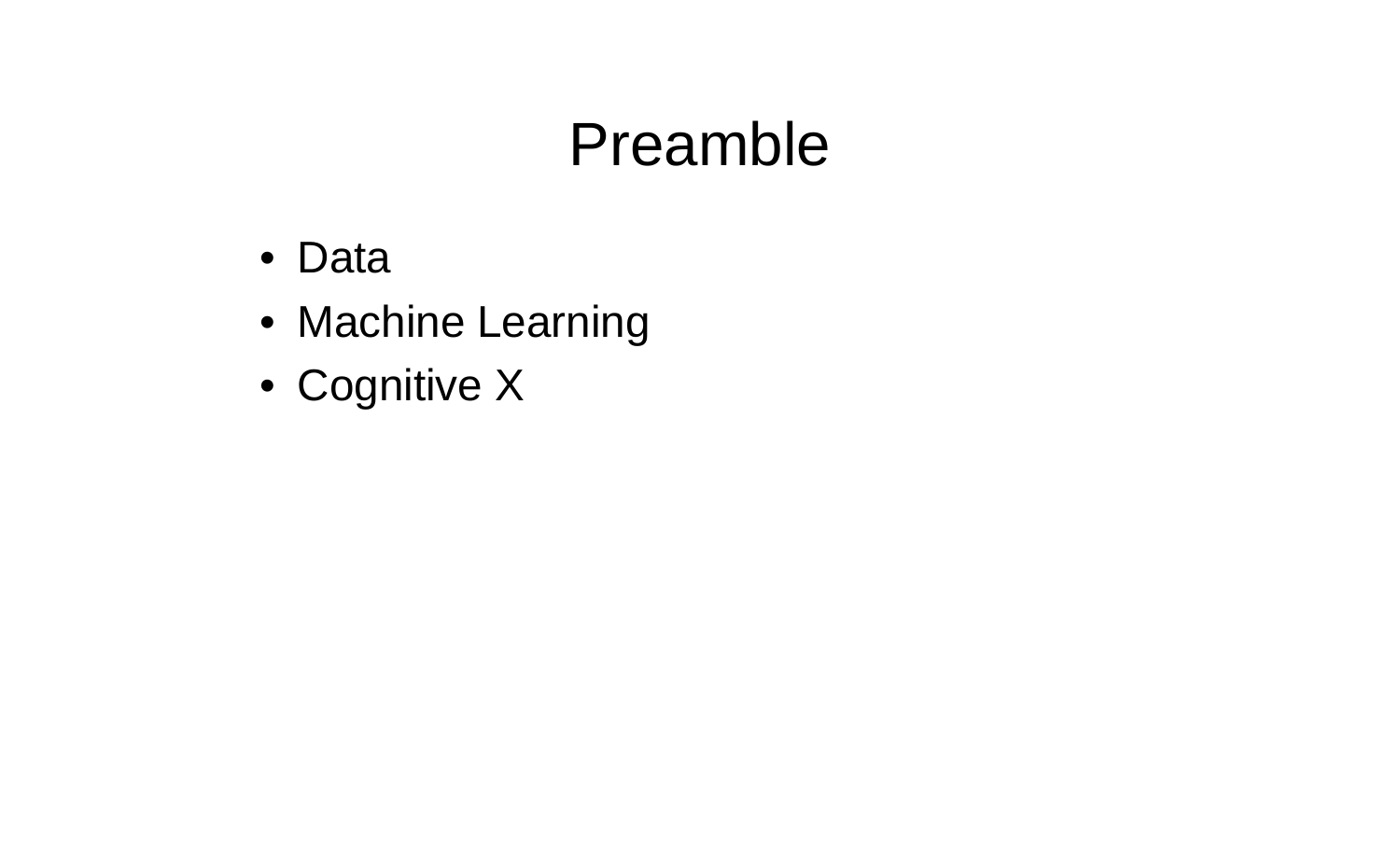## Data and Learning



**credit: https://www.ibm.com/analytics/machine-learning**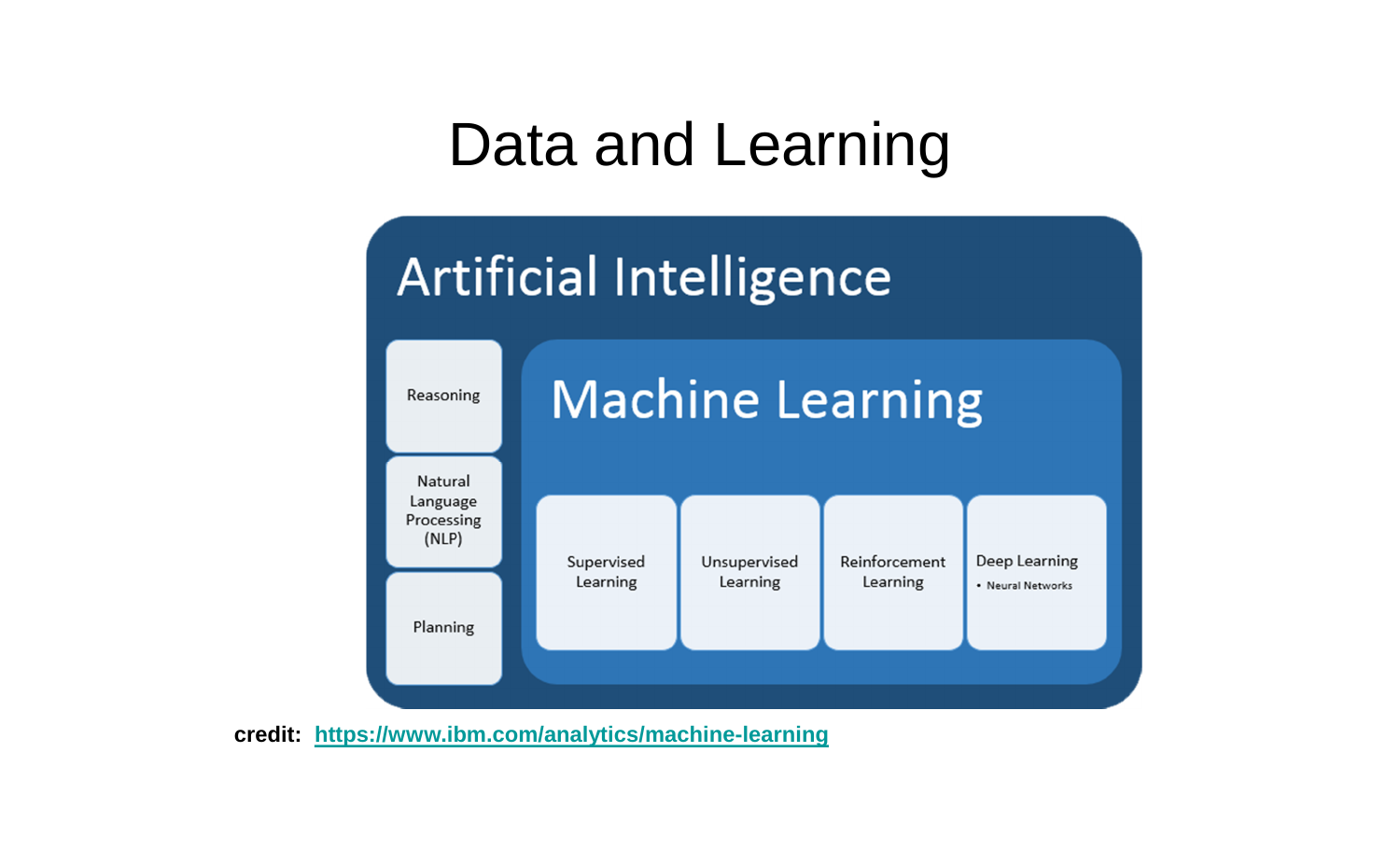# BIG | the Vs | 3v, 5v, 7v, 10v, …. ?

- Volume (length of a records, # of records) (entity-relationship databases)(datasets) || BIG vs. HUGE
- Variety (types: strings, pictures, voice, etc.) (structured, non-structured)
- Veracity (precision and accuracy of data)
- Velocity (of change)
- Value (as a business/service) IMRACT
- **Volatility** (temporary; quick action)
- Vasting resources (storage, computation, transfer) **- incomplete** - **redundant** - **inconsistent**
- Viability (are data still useful?) **noisy**
- Visibility (open, hidden, ..)
- Validity

(are there still valid/updated data?) (in context validity) (e-government datasets)

**filling missing values with estimated values calculated for complete records of the same dataset**

**quality of data**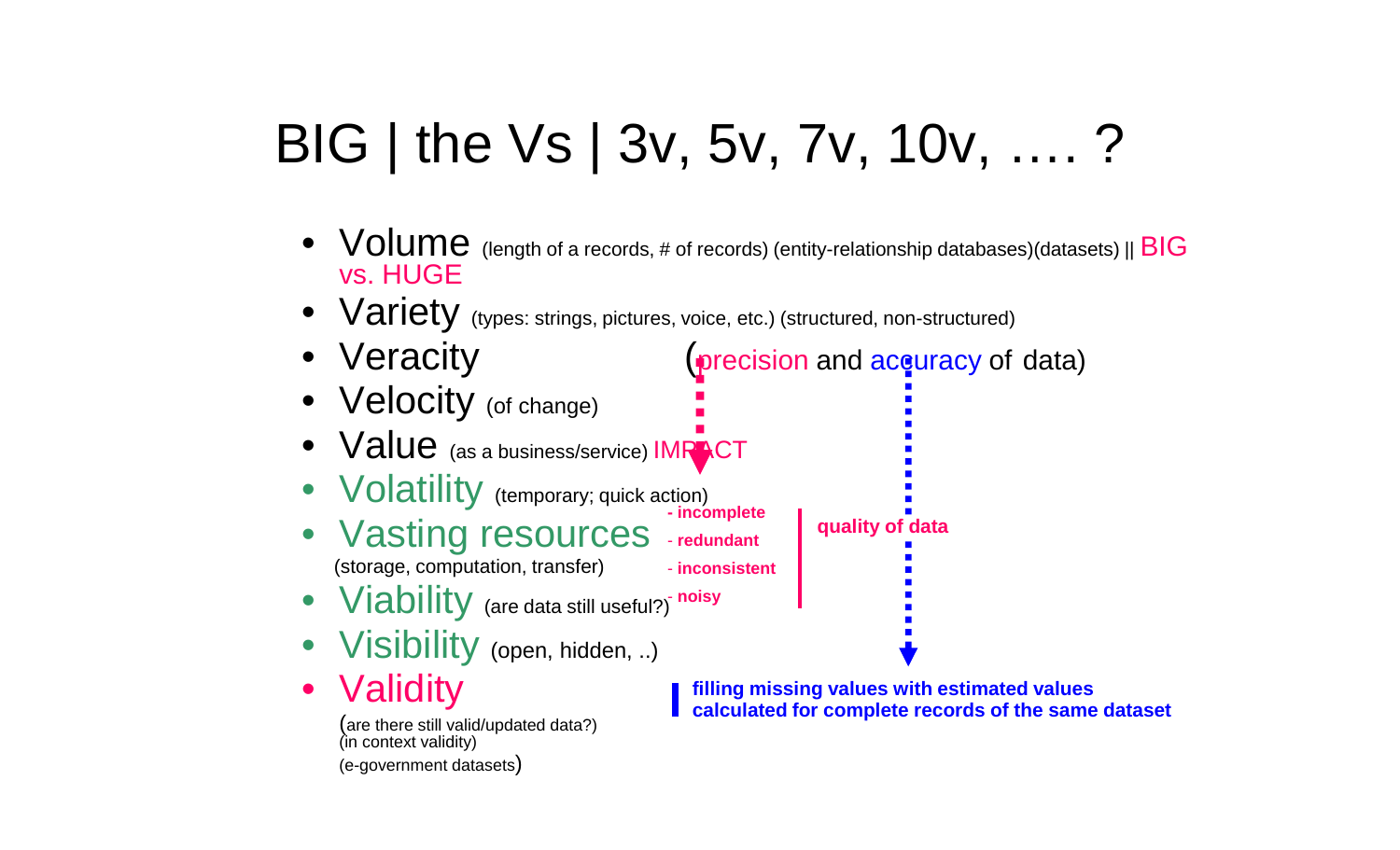# List of themes under discussion

- Towards robotics/evaluation scale of evolution speed
- Healthcare
- Food/agriculture/lifestok
- Vehicular advances
- Drones dynasty
- Mobility-as-a-Service
- Optimizations-at-large
- Societal issues/technology
- Social issues/society
- Information/knowledge issues
- Humans and Robots co-existing Future Society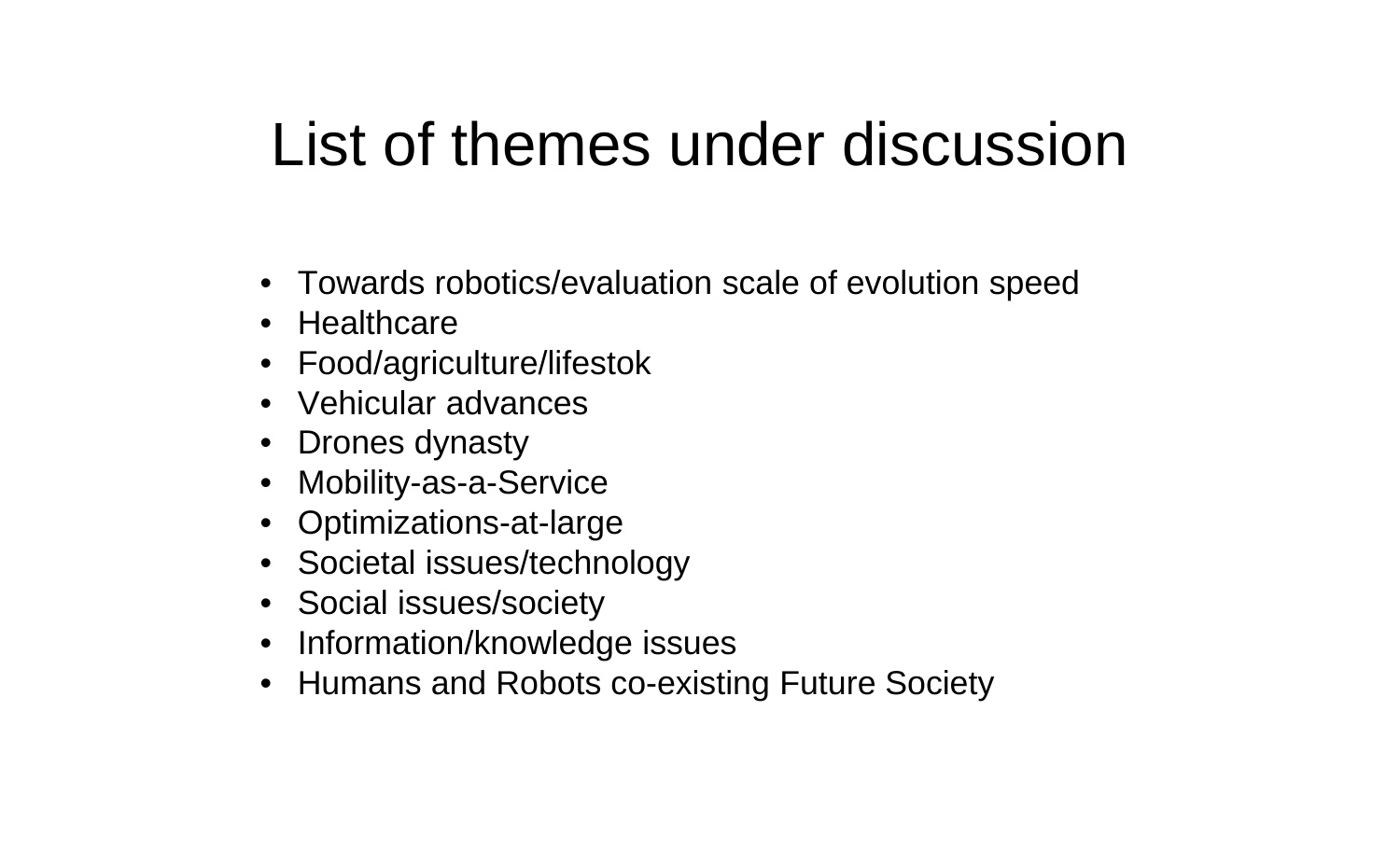#### Towards robotics/evaluation scale of evolution speed

- Is Humanity an obsolete term?
- Is Robomanity a more accurate one?
- Or, is the Digital Society a better fit?
- Definitively, Future has Already Happened.
- Technology absorption: Logarithmic scale in the past (slow speed) vs. anti-Logarithmic scales (high speed)
- See: http://www.bbc.com/future/story/20190207technology-in-deep-time-how-it-evolves-alongside-us (DeepTime)
- When equating 4.7 billions of years  $\sim$  one day (24) hours), then, everything technologically, was developed in the last 5/1000 of the last second.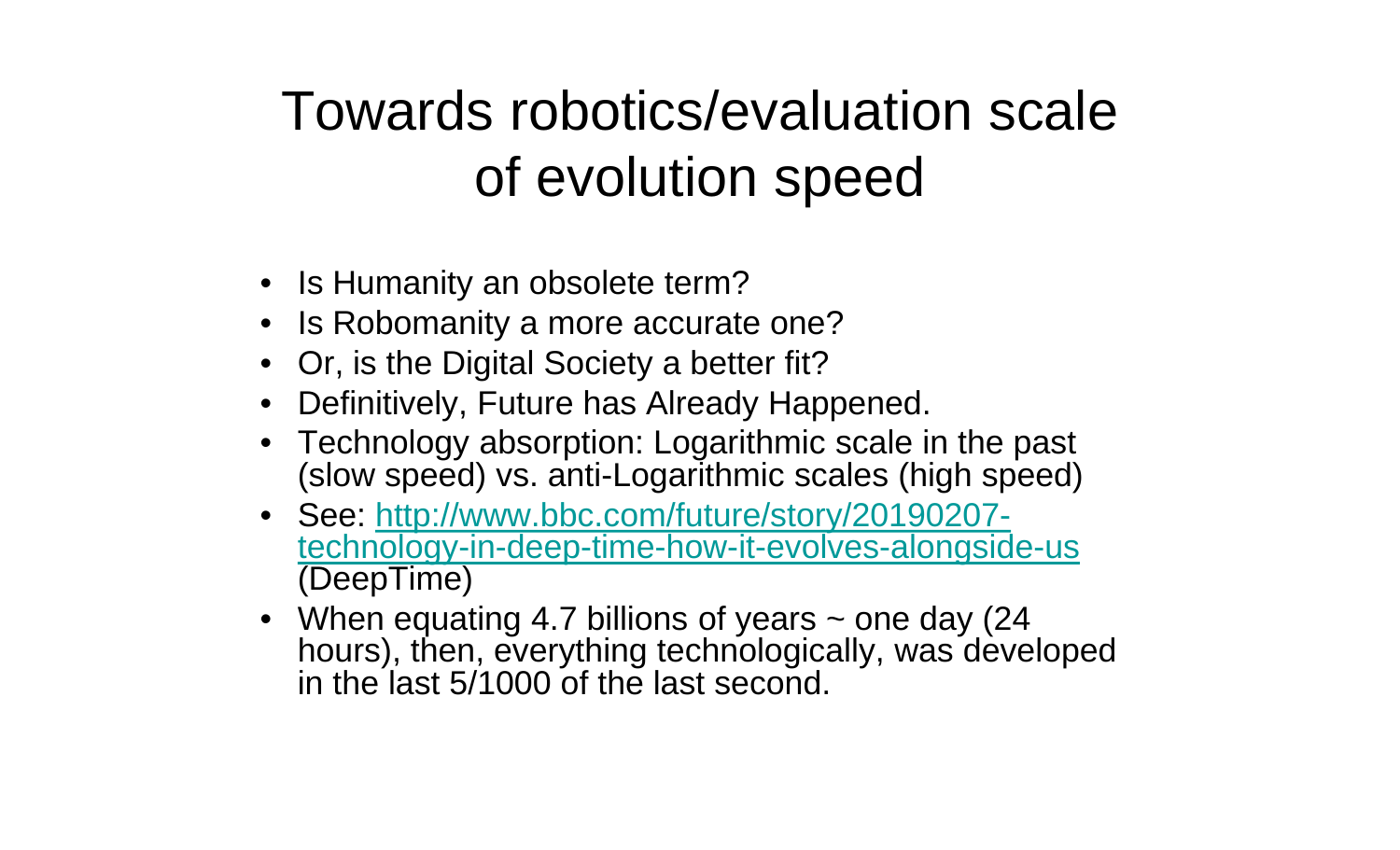#### …Days ago, or so

- Humanoid Robot Sofia, got citizenship
- Robots are encouraging feminine students to explore careers in robotics and coding
- Robots handle almost all Police station services
- Robots playing with or storytelling to babies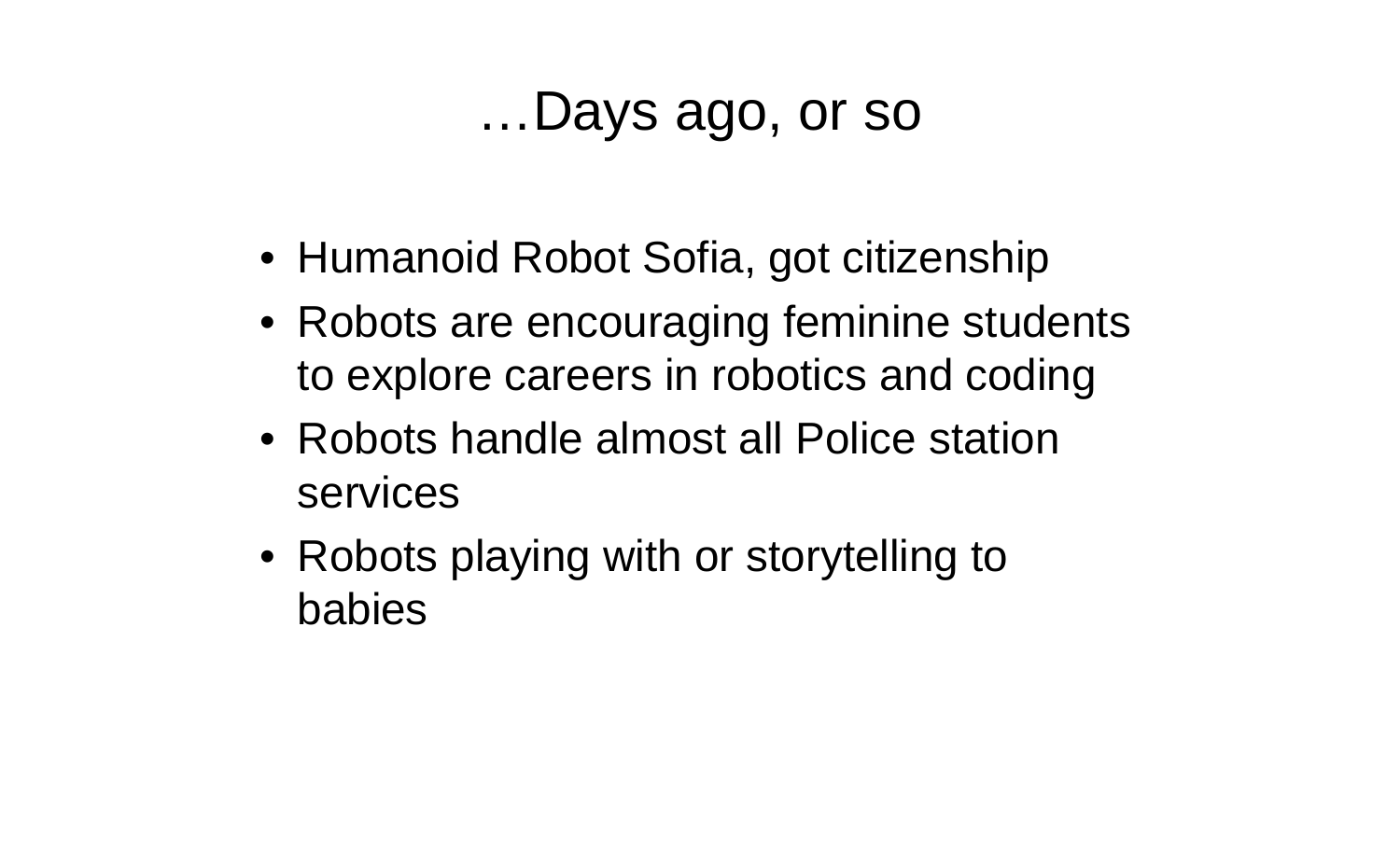#### **Healthcare**

- remote surgeries
- nano surgeries
- robot-based surgeries
- advanced scans
- elderly dedicated-systems (alarms, home care self-management, etc.)
- disability/handicap interfaces | cognitive interfaces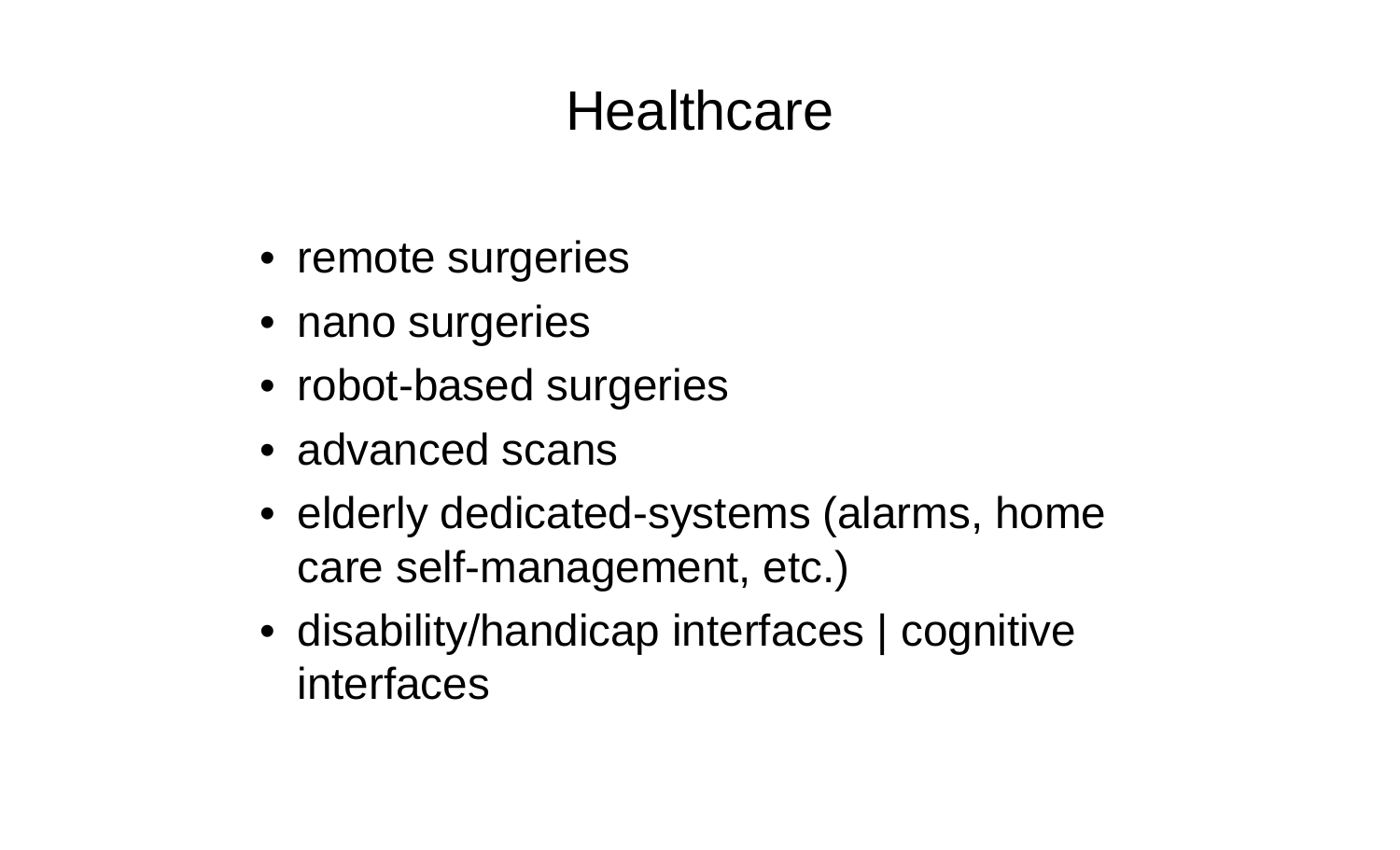#### Food/agriculture/Lifestok

- artificial/raised meat
- medical meat/eggs
- order/delivery technologies/approaches
- digital agriculture | coordinating activities | sensing
- digital marine monitoring | special sensing | stock monitoring, flocks watching
- WildTrack (SAS)
- digital livestock | breeding | surveillance
- drone-based agriculture
- robot-fed livestock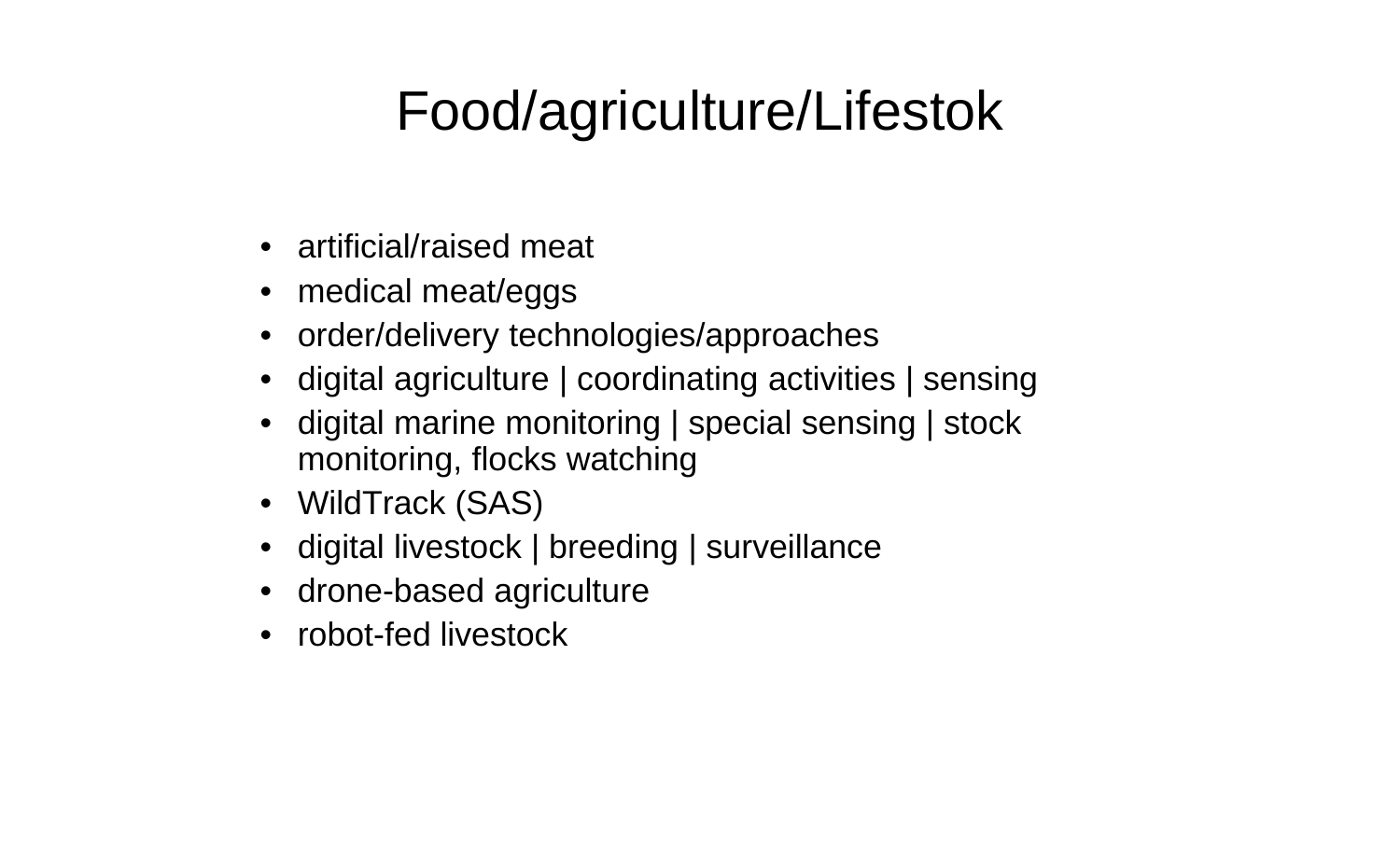#### Vehicular advances

- self- | cognitive
- electric
- pedestrian services for disabled
- legal aspects
- insurance aspects
- industry re-direction aspects, Industry 4.0 / IIoT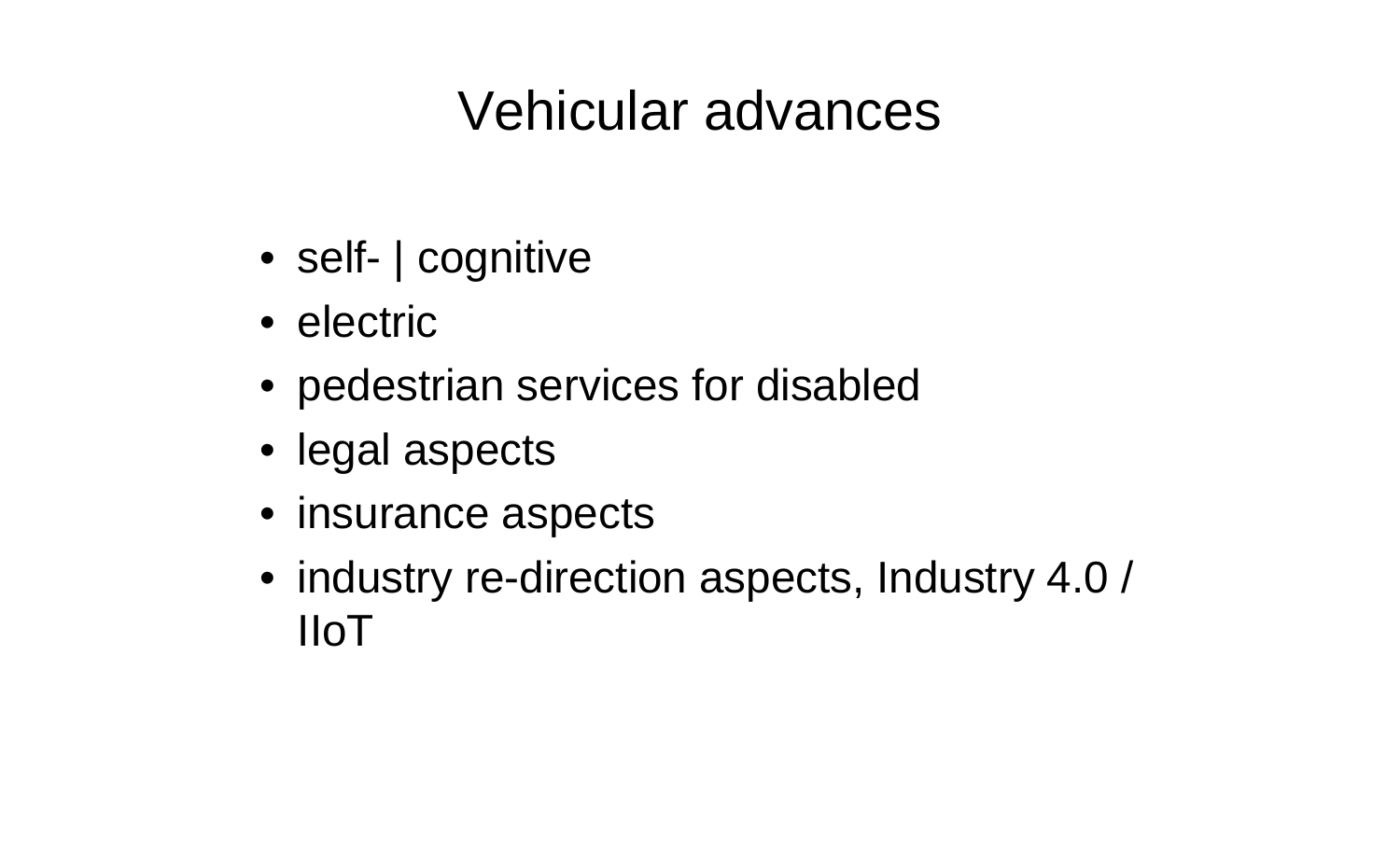### Drones dynasty

- home surveillance
- delivery
- dangerous missions | rescues
- underground/mines
- utility services | windows cleaning
- army-surveillance
- taxi-drone
- territorial images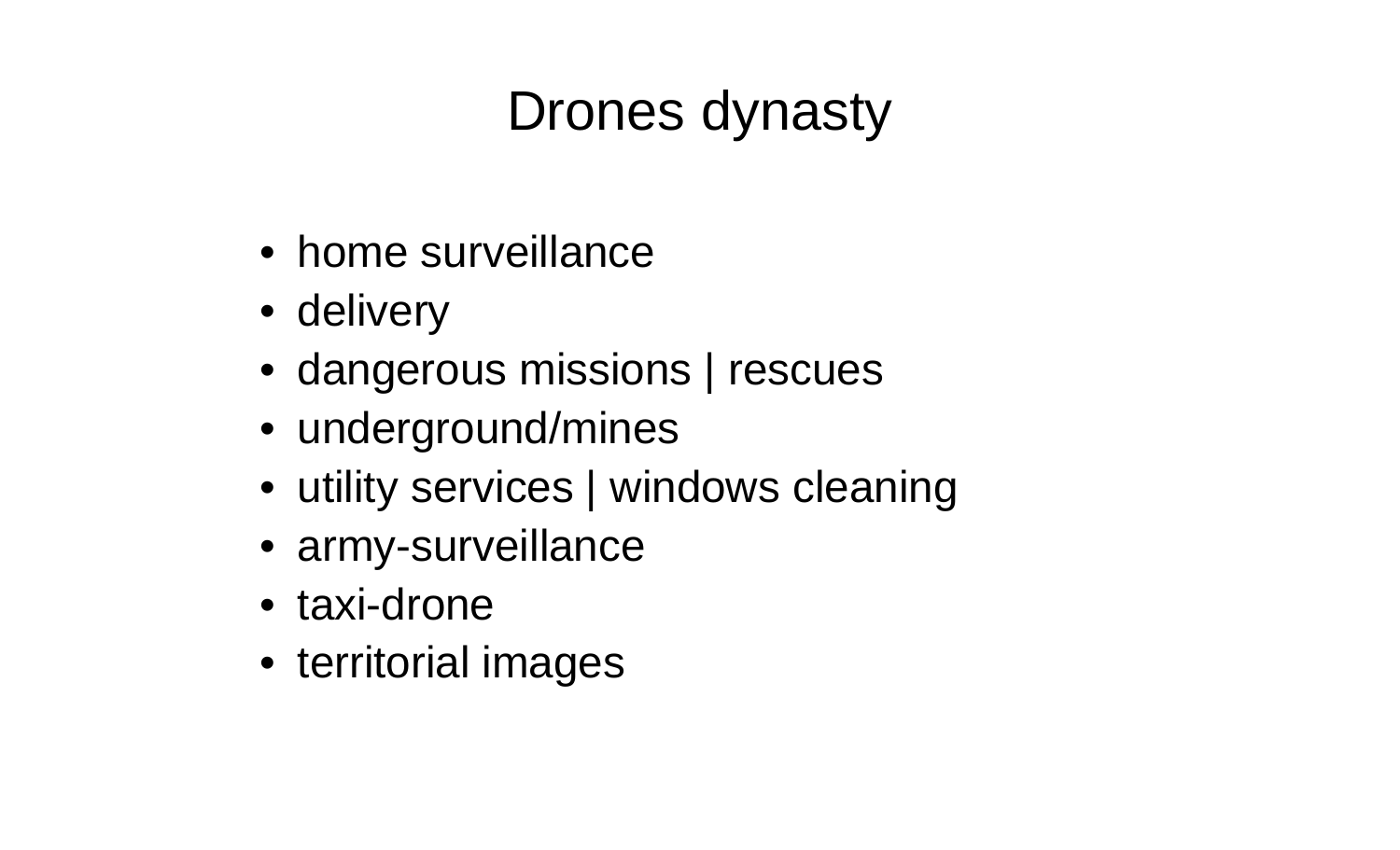# Mobility-as-a-Service

- change in ownership attitude
- cars-by-request
- house architecture change
- new car rental-on-request services
- driver-by-request
- taxi-by-request | bicycles
- self-controlling ferries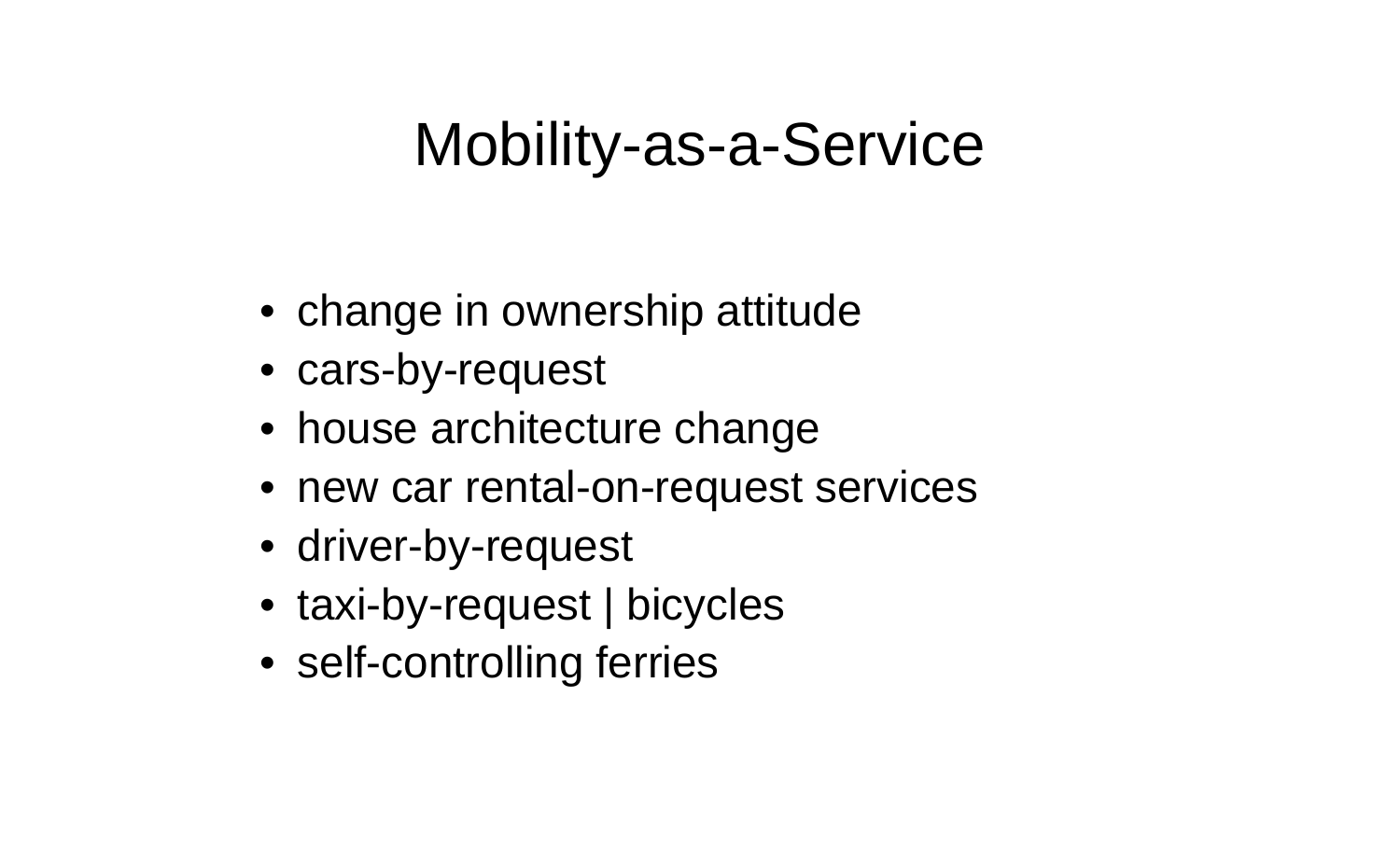# Optimizations at-large

- parking lots | parking robots
- police information | robots-based kiosks
- domotics | house energy consumption optimization
- remote gas/electricity metrics/payments
- intelligent clothes | tiny embedded sensors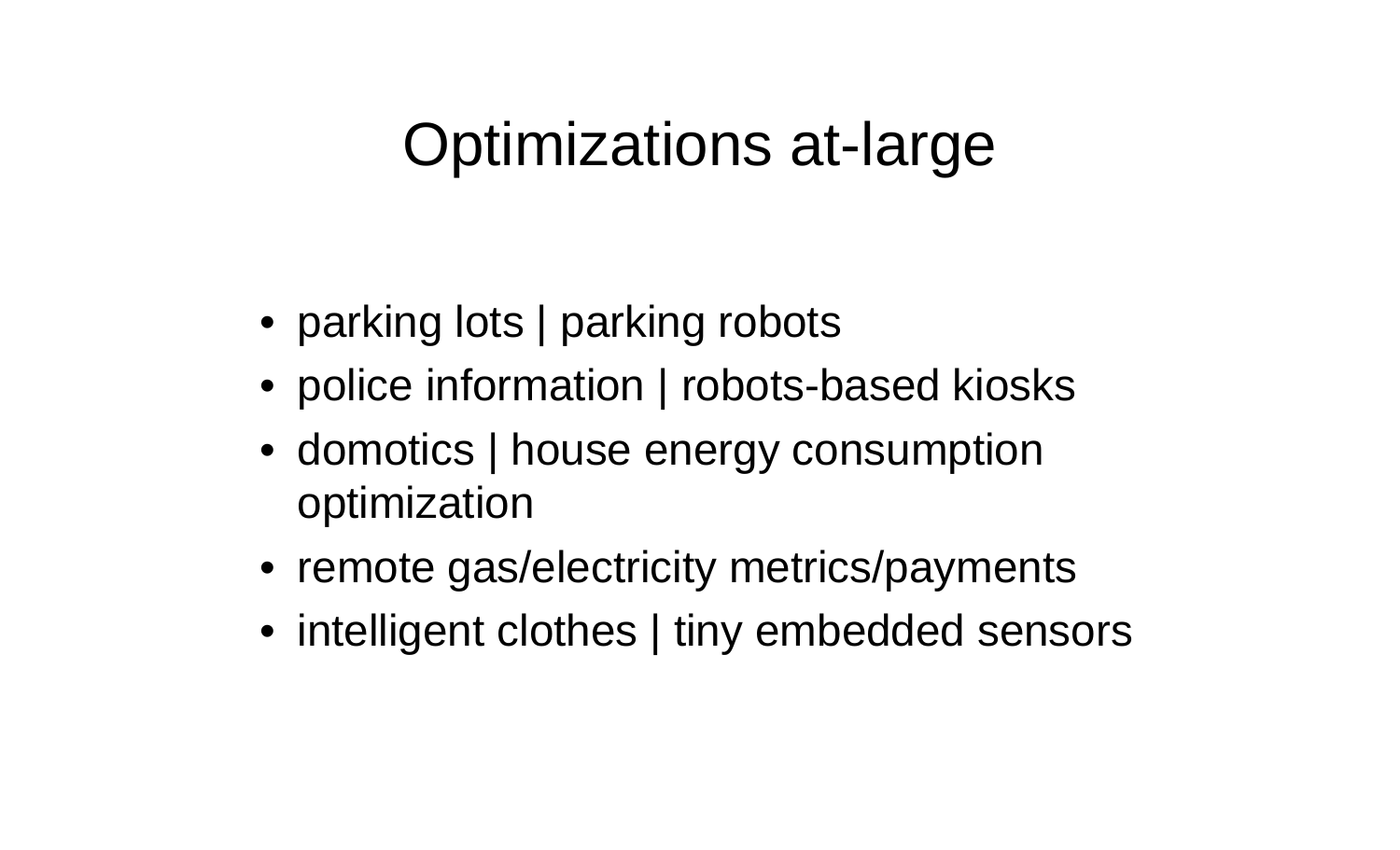#### Societal issues/technology

- pollution
- stress | too much | 360 degrees
- remote working | less traffic | more work
- nanophobia | negative (implict) side effects
- garbage collection (smarphones, etc.)
- space garbage collection | net of flying satellite pieces
- smog | industrial dust
- body-chip payment tools [Sweden]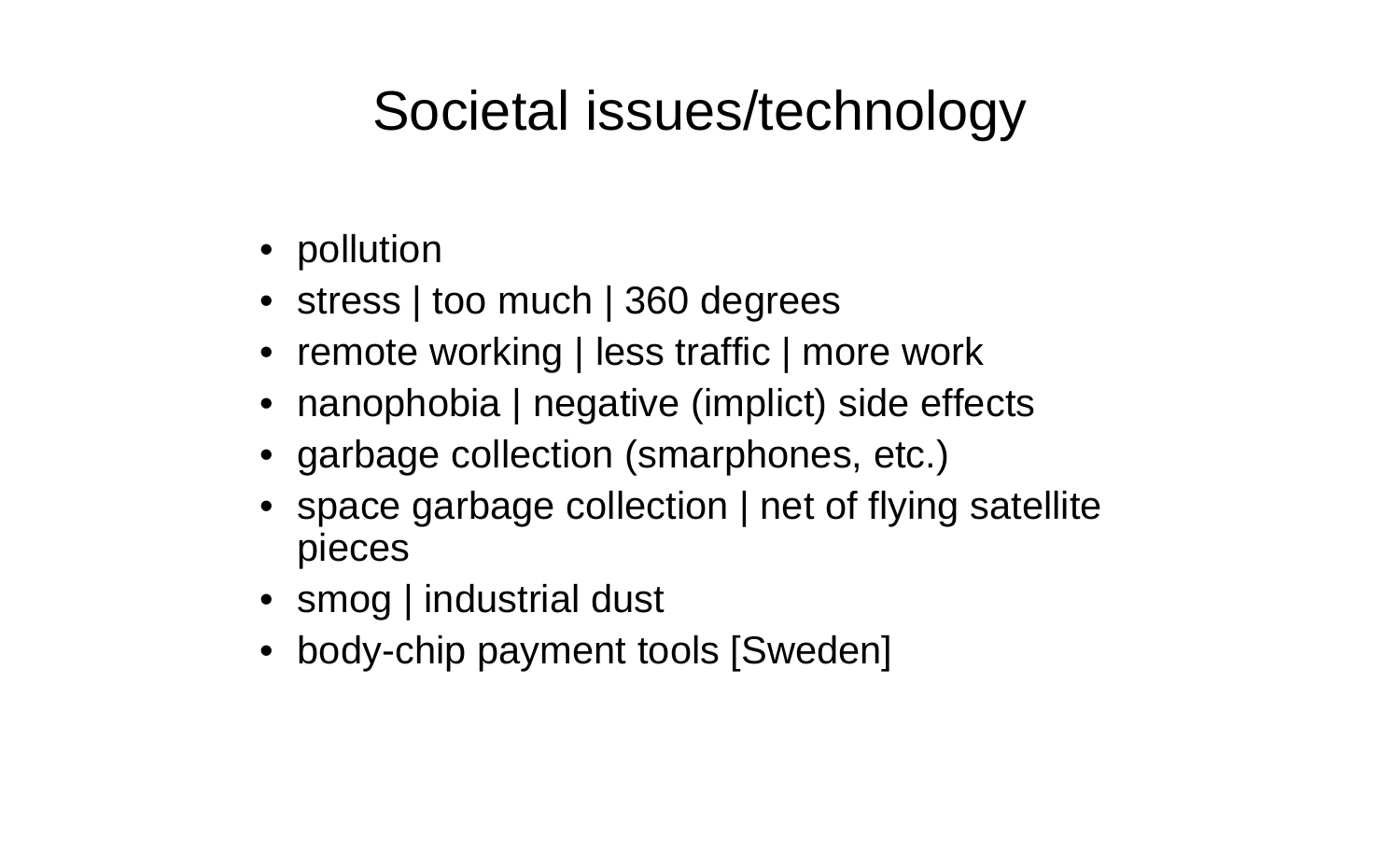#### Social issues/society

- anonymity vs. responsibility vs. e-punishment
- online voting
- social/virtual communities | pros/cons | education for thinking
- $\bullet$   $\odot$  fork-equipped smartphones
- yet, forgotten communities | no energy | no Internet connection
- wearable/implantable devices
- Digital Wellbeing [Google]
- News garbage collection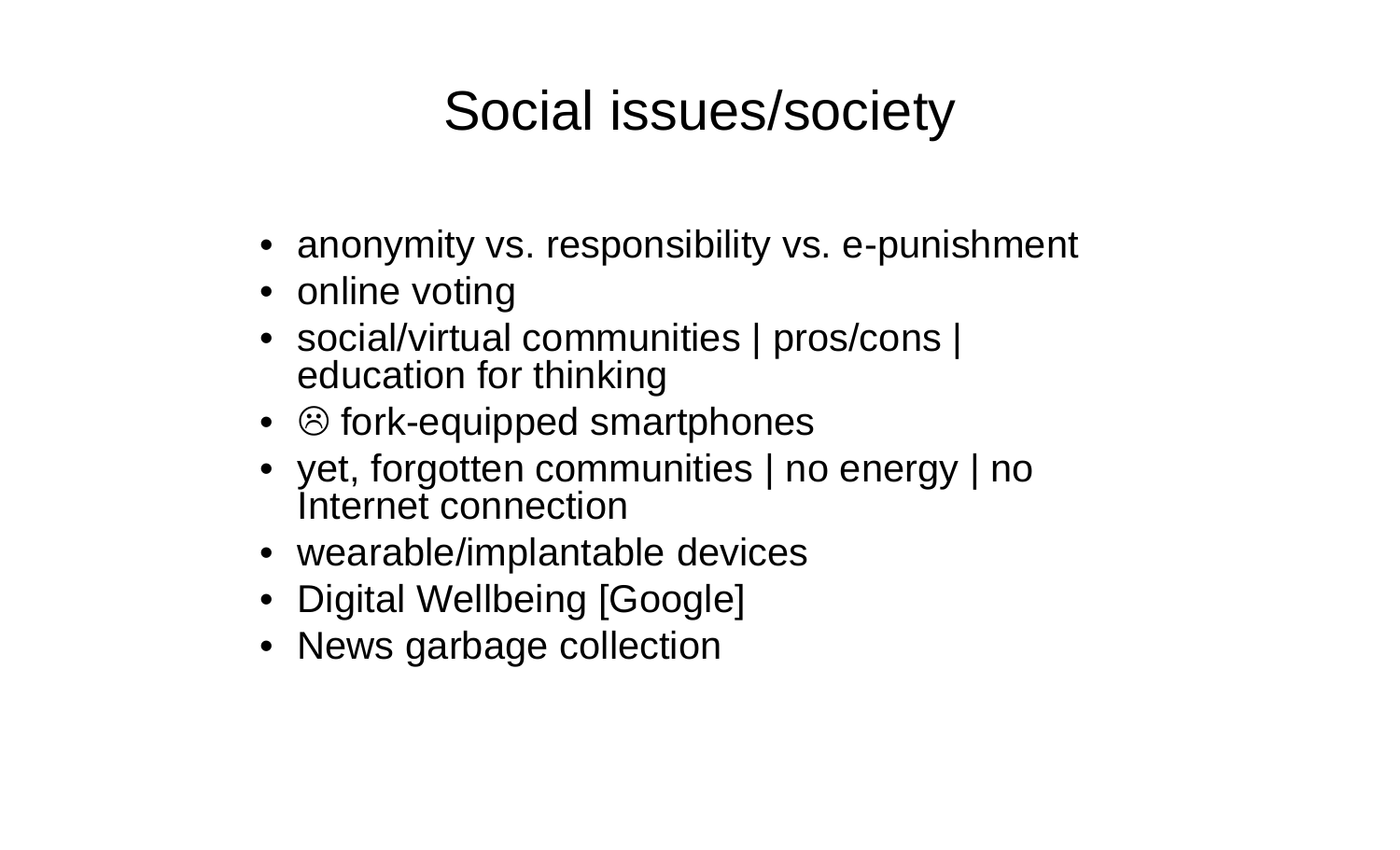### Information/knowledge/cognition issues

- remote learning | missing the classes | smart blackboards
- remote working | aloofness
- zero-knowledge systems | rules vs. selflearning
- AlphaGo-Zero, DeepMind
- DeepLearning | 'new-AI' | machine learning
- forecasting models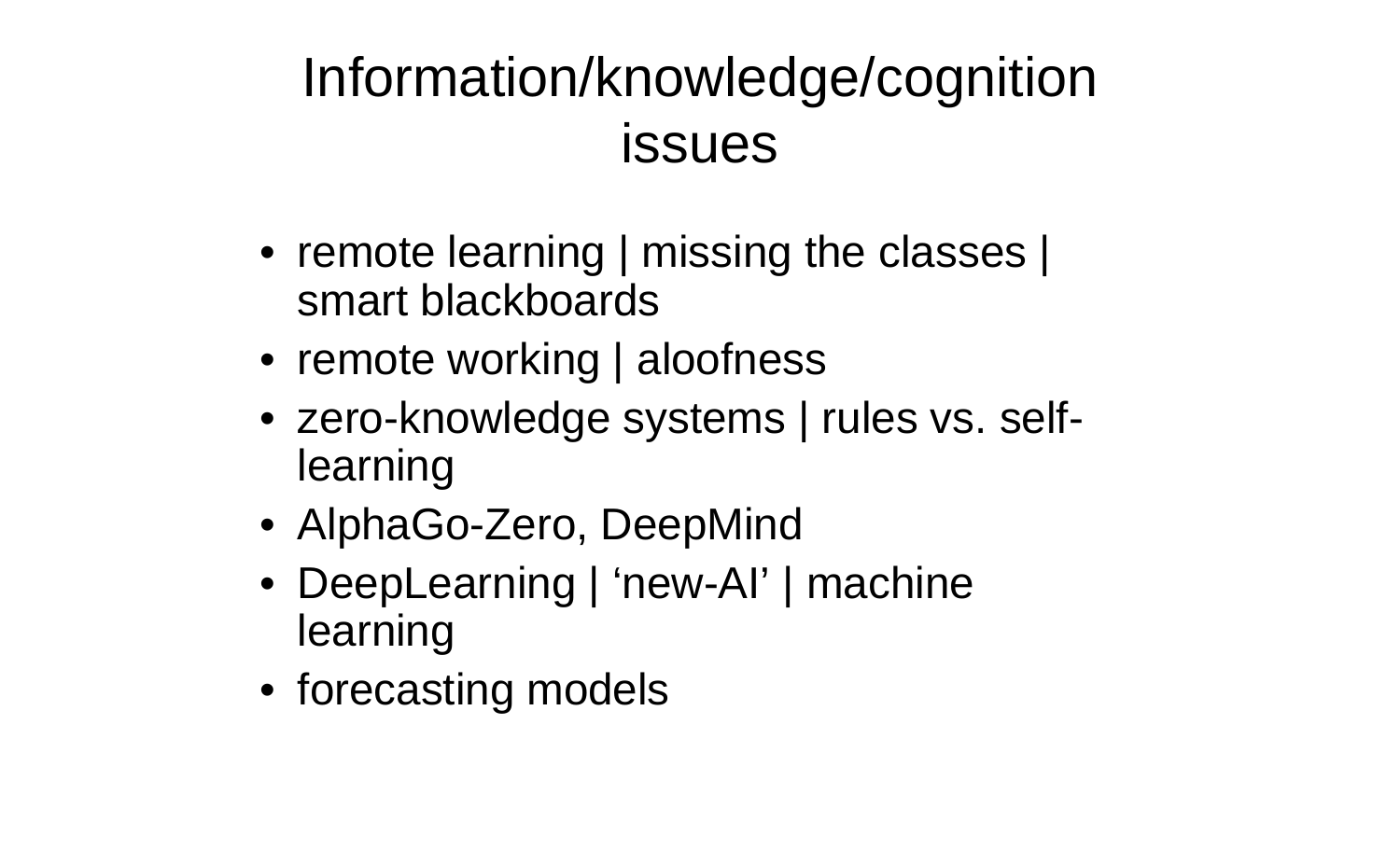### Humans and Robots co-existing Future Society

- human languages and robot languages
- surgeries
- space exploration
- self-teaching robot skating
- digital localization | pros/cons
- children and robots
- disables and robots (profound motor impairments)
- mission critical uses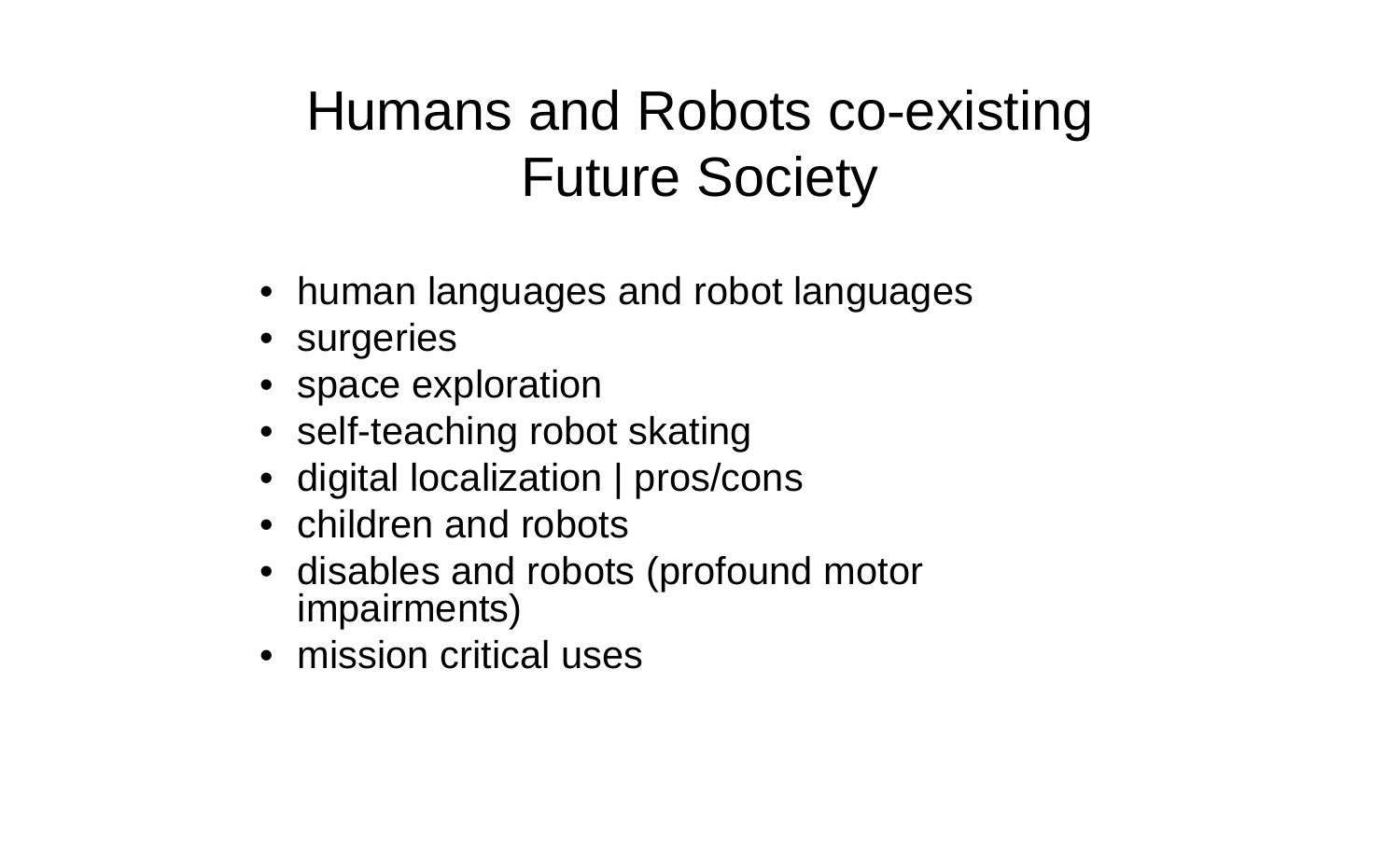# Already…

- Drone services: delivery, implants, government documents; FedEx,…
- Taxi drones
- Pollination
- Judge robots
- Agriculture at large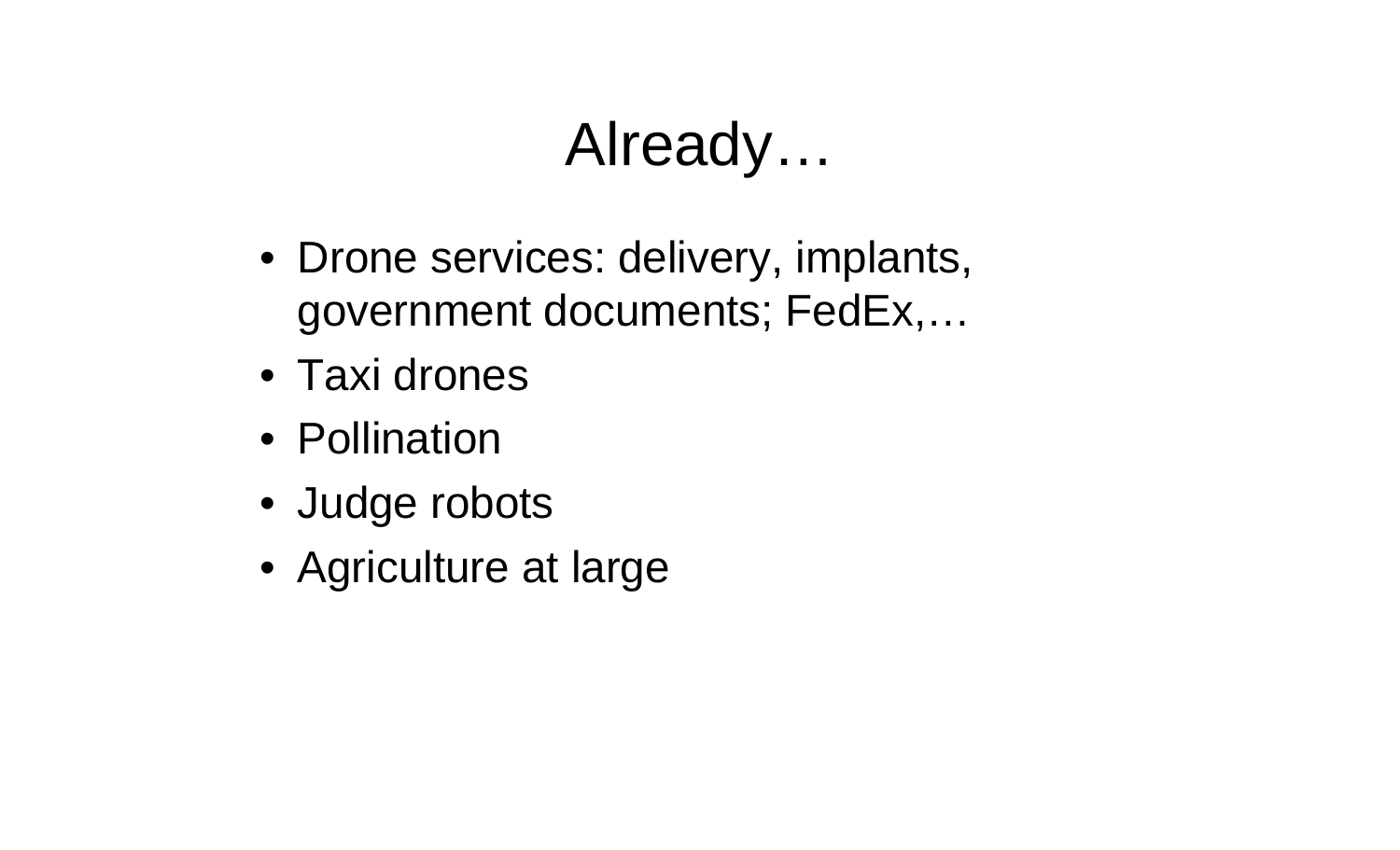# One application - babies

- dangerous: before a given age
- some answers to the 'robot name'… as being the most heard in the crib room
- dangers of 'digital assistants"
- perfect pronunciation vs. mother-like caressing pronunciationbiased learning, as associations are not longer traditionalbiased feeling/touching, as robot arms are not as mother-handsbiased recognition and face grimaces / body languages favoring foreign language learning
- discharging patents of tiring routines
- baby cribs
- rocking  $-$  autonomous systems
- cognitive rocking
- cognitive lullaby (calming, plying personalized relaxing music, bany songs,…)
- embracing, rocking, and singing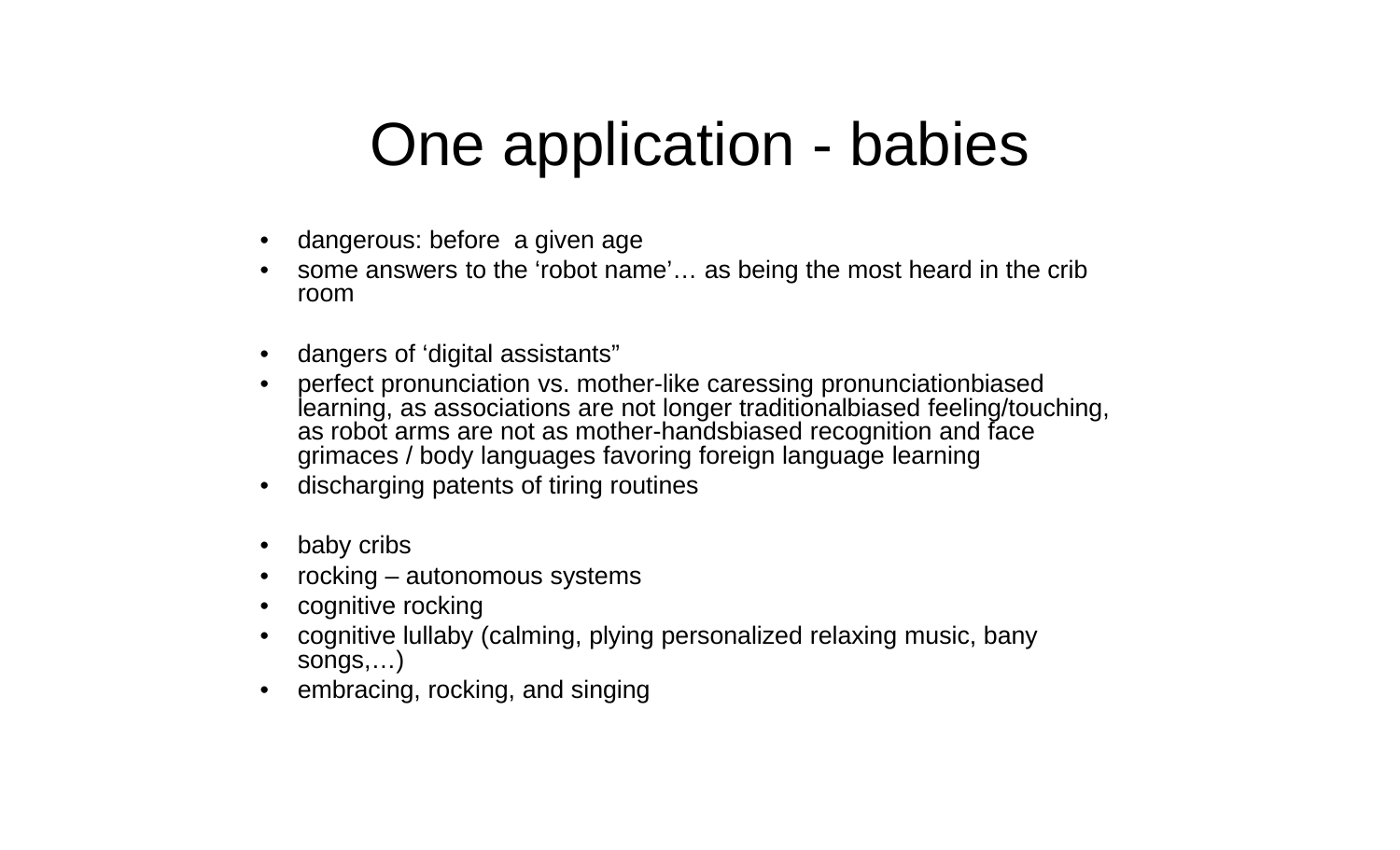# To consider

- Robot empathy
- Ethical issues
	- social care, elderly
	- companion
	- hospital transportation
	- surgeries
- Robots rights (e.g., military robots)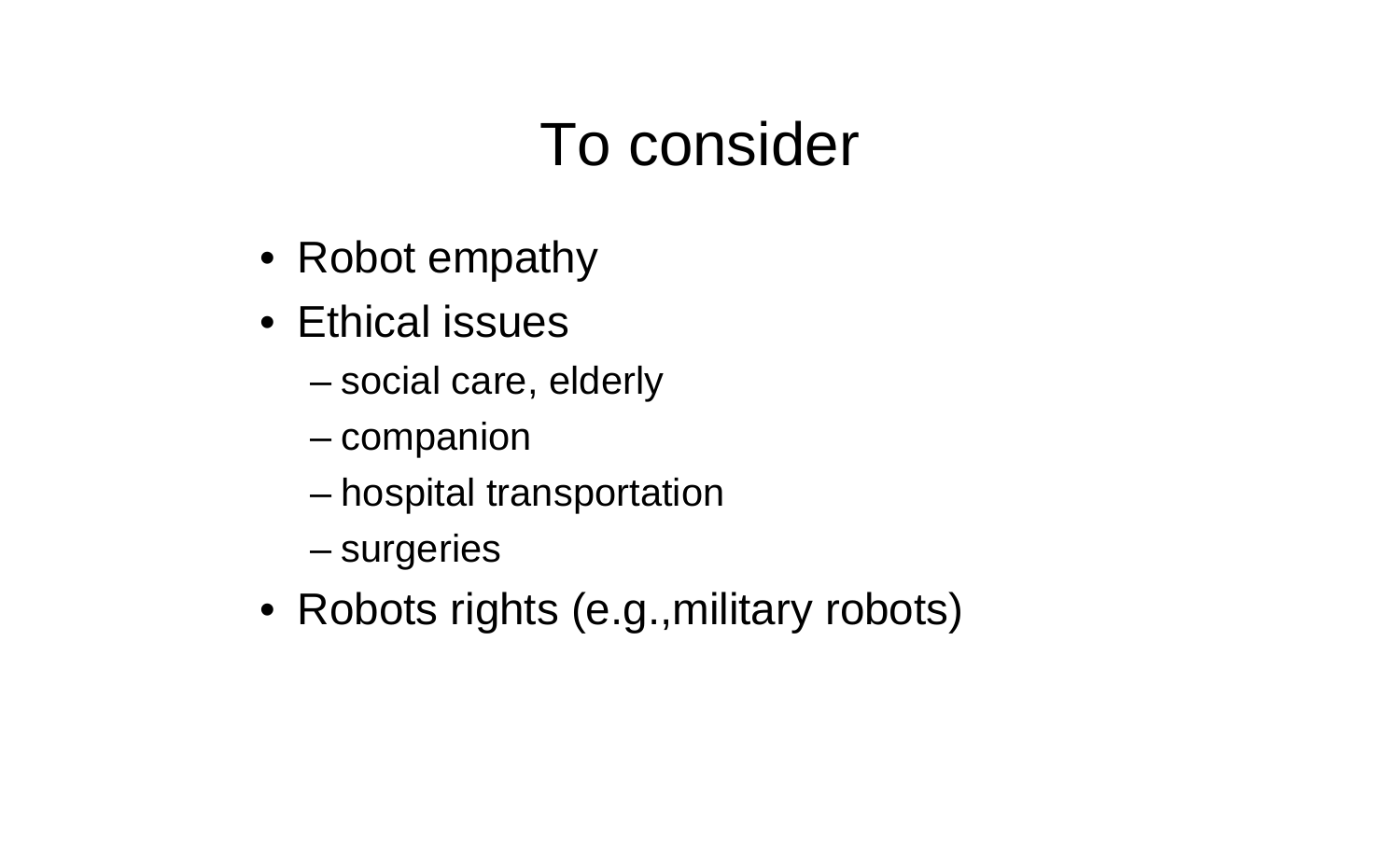# AI, AI, AI

• AI Algorithm that alter criminal records

(An algorithm which speeds up the process of removing eligible marijuana convictions from people's criminal records in California has been developed.)

• The AI clearing conviction backlogs